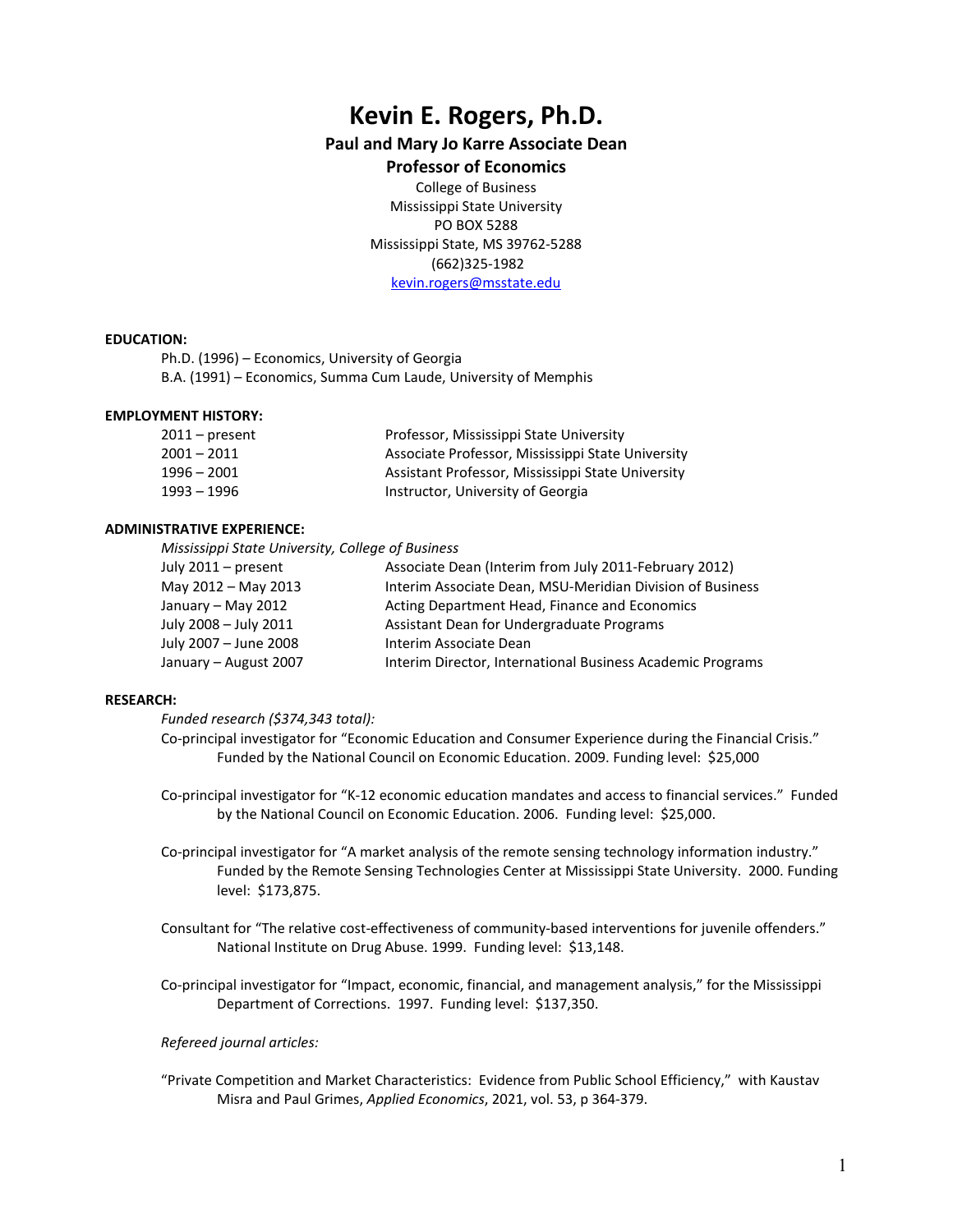- "The Effects of Community Social Capital on School Performance: A Spatial Approach," with Kaustav Misra and Paul Grimes, *Journal of Socio-Economics*, 2013, vol. 42, p 106-111.
- "Does Competition Improve Public School Efficiency? A Spatial Analysis," with Kaustav Misra and Paul Grimes, *Economics of Education Review*, 2012, vol. 31, p 1177-1190.
- "Assessing Total Factor Productivity Growth in Sub-Saharan African Agriculture," with Jon Rezek and Randall Campbell, *Journal of Agricultural Economics*, 2011, vol. 62, p 357-374.
- "High School Economic Education and Access to Financial Services," with Paul Grimes and Rebecca Campbell Smith, *Journal of Consumer Affairs*, 2010, vol. 44, p 317-335.
- "Real Deposit Insurance Coverage: An International Study," with Marieta Velikova, *Journal of Applied Business Research*, 2009, vol. 25, p 1-11.
- "Efficient Frontier Estimation: A Maximum Entropy Approach," with Randall Campbell and Jon Rezek, *Journal of Productivity Analysis*, 2008, vol. 30, p 213-221.
- "Decomposing the CO2-Income Tradeoff: An Output Distance Function Approach," with Jon Rezek, *Environment and Development Economics*, 2008, vol. 13, p 457-473.
- "An Evaluation of Lender Redlining in the Allocation of Unsecured Consumer Credit," with Brandon Roberts and Randall Campbell, *Urban Studies*, 2008, vol. 45, no. 5&6, p 1243-1254.
- "International Bond Markets: A Cointegration Study," with G. Wayne Kelly and Kristen N. Van Rensselaer, *Academy of Accounting and Financial Studies Journal*, 2008, vol. 12, no. 1, p 123-135.
- "Real Deposit Insurance Coverage at U.S. Commercial Banks," with Marieta Velikova, *Journal of Business and Leadership*, 2007, vol. 3, no. 1, p 144-152.
- "The union relative wage effect for academic librarians," with Deborah Lee and Paul W. Grimes. *Industrial Relations*, 2006, vol. 45, no. 3, p 478-484.
- "X-efficiency vs. financial ratios: Assessing the quality of U.S. commercial banks," with Stephen K. Lacewell and Larry R. White. *Journal of Business and Economic Perspectives*, 2006, vol. 32, no. 1, p 109-119.
- "Regional mobility of economists: An extension," with Paul W. Grimes and Meghan J. Millea, *Journal of Labor Research*, 2004, vol. 25, no. 1, p 127-138.
- "Estimating the benefits of alternative treatment programs for juvenile offenders in Mississippi," with Paul W. Grimes and Angela A. Robertson. *Business and Economic Review*, 2004, vol. 17, p 27-46.
- "Consolidation in the banking industry and the viability of small commercial banks: X-efficiency and bank size," *Journal of Commercial Banking and Finance*, 2003, vol 2, p 81-93.
- "An analysis of alternative profit efficiency scores and financial ratios: Does bank size matter?" with Stephen K. Lacewell and Larry R. White, *Journal of Commercial Banking and Finance*, 2002, vol. 1, no. 1, p 1-21.
- "A short-run cost-benefit analysis of community-based interventions for juvenile offenders," with Angela A. Robertson and Paul W. Grimes, *Crime and Delinquency*, 2001, vol. 47, no. 2, p 265-284.
- "An analysis of nontraditional activities at U.S. commercial banks," with Joseph F. Sinkey, Jr., *Review of Financial Economics*, 1999, vol. 8, p 25-39.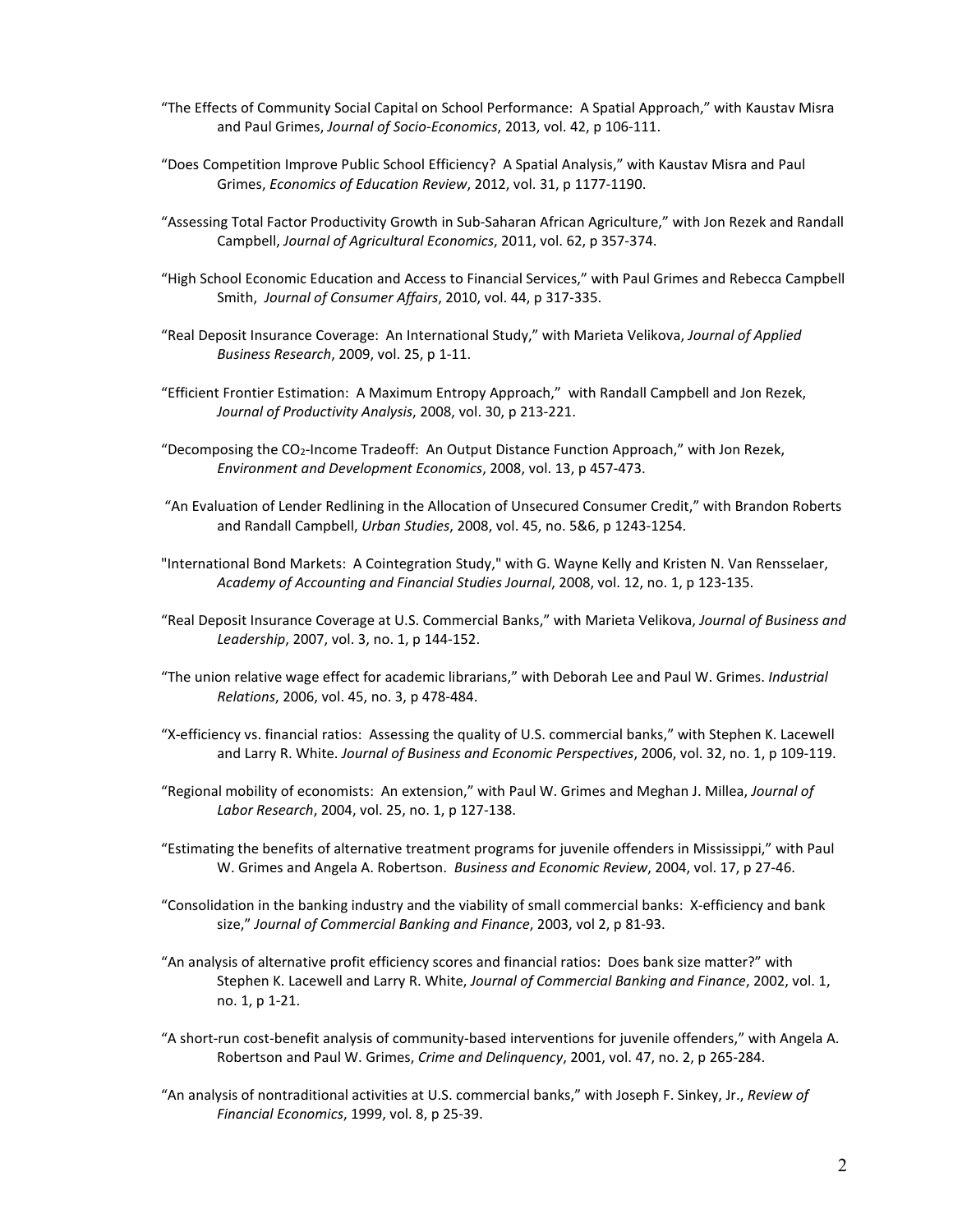- "Truth-in-sentencing, law enforcement, and inmate population growth," with Paul W. Grimes, *The Journal of Socio-economics*, 1999, vol. 28, no. 6, p745-757.
- "Nontraditional activities and the efficiency of U.S. commercial banks." *Journal of Banking and Finance*, 1998, vol. 22, no. 4, May, p 467-482.
- "Product mix, bank powers, and complementarities at U.S. commercial banks." *Journal of Economics and Business*, 1998, vol. 50, no. 2, March/April, p 205-218.

*Other publications:*

- "Economic Literacy and Policy Perceptions during the Financial Crisis," with Paul W. Grimes and William D. Bosshardt in New Developments in Economics Education, Franklin Mixon, Jr. and Richard Cebula, eds. Edward Elgar, 2014.
- "Efficient Frontier Estimation: A Maximum Entropy Approach," with Randall Campbell and Jon Rezek, *Proceedings of the American Statistical Association, Business and Economics Statistics Section*, 2005, p 4068-4076.
- "Forecasts of the correctional populations in Mississippi." In *Impact, Economic, Financial, and Management Analysis for the Mississippi Department of Corrections*, with Paul W. Grimes, 1997, p 55-100.

Book review of Universal Banking in the United States by A. Saunders and I. Walter, *Journal of Banking and Finance*, vol. 18, no. 12, December, 1994, p 1217-1219.

#### **TEACHING:**

*Courses:* Introduction to Business Principles of Macroeconomics (classroom and online) Principles of Microeconomics (classroom and online) Intermediate Macroeconomics Money and Banking Economic Forecasting Managerial Economics Graduate Macroeconomics Graduate Econometrics

# *Ph.D Committees:*

Major Professor: Marieta Velikova (currently Associate Professor at Belmont University) Co-major Professor: Kaustav Misra (currently Associate Professor at Saginaw Valley State University) Committee Member: 22 Ph.D. committees across economics, finance, accounting, marketing, information systems, and agricultural economics

# **UNIVERSITY SERVICE:**

#### *University:*

SACS Institutional Effectiveness Committee, 2008 – 09, 2011 – present. Undergraduate Admissions Committee, 2012 – present. Committee on Undergraduate Research and Creative Discovery, 2013 – present. Business Administration Articulation Committee, 2010 – present. Advisor/Mentor for Business Majors in the Learning Skills Support Program, 2008 – present. Bachelor of Science in Interdisciplinary Studies Program Committee, 2007 – present. University Scholarship Committee, 2010 – present. Service Learning Advisory Committee, 2013 – 2015. University Committee on Courses and Curricula, Fall 2000, 2003 – 2007. VP for Finance and Administration Search Committee, 2007.